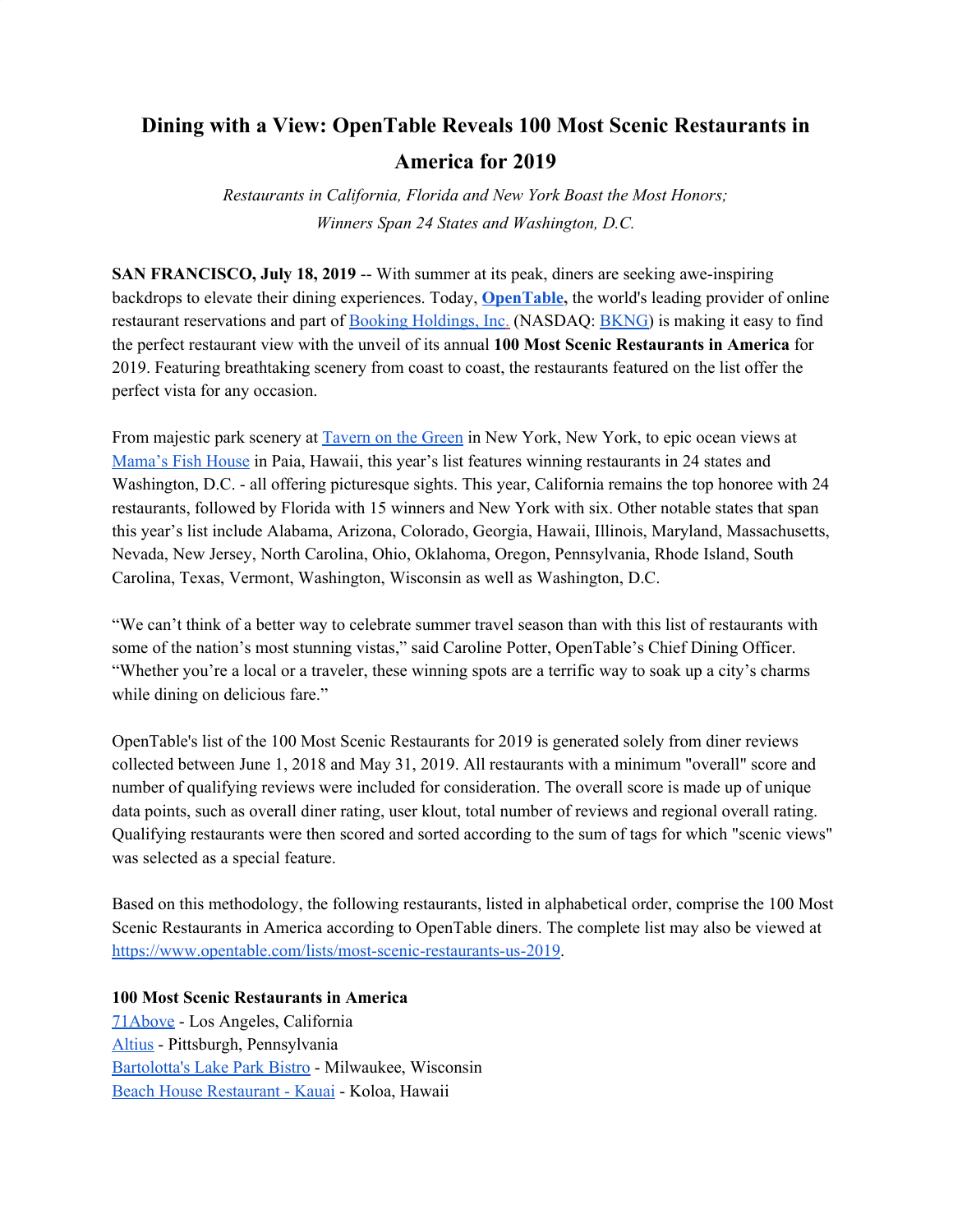[Bertrand](https://www.opentable.com/r/bertrand-at-mister-as-san-diego) at Mister A's - San Diego, California The Bistro at Gervasi [Vineyard](https://www.opentable.com/the-bistro-at-gervasi-vineyard) - Canton, Ohio Blue [Ridge](https://www.opentable.com/blue-ridge) - Asheville, North Carolina Boat House [Waterfront](https://www.opentable.com/boat-house-waterfront-dining) Dining - Tiverton, Rhode Island The [Boathouse](https://www.opentable.com/the-boathouse-lake-buena-vista) - Lake Buena Vista, Florida Bon [Appetit](https://www.opentable.com/bon-appetit) - Dunedin, Florida [Bygone](https://www.opentable.com/r/bygone-baltimore) - Baltimore, Maryland [Carrol's](https://www.opentable.com/carrols-creek-cafe) Creek Cafe - Annapolis, Maryland [Catch](https://www.opentable.com/r/catch-la-west-hollywood) LA - West Hollywood, California [Cecconi's](https://www.opentable.com/r/cecconis-dumbo-brooklyn) Dumbo - Brooklyn, New York Chart [House](https://www.opentable.com/lists/most-scenic-restaurants-us-2019) - Multiple Locations Chicago Cut [Steakhouse](https://www.opentable.com/chicago-cut-steakhouse) - Chicago, Illinois Coast Guard [House](https://www.opentable.com/coast-guard-house) - Narragansett, Rhode Island [Coasterra](https://www.opentable.com/coasterra) - San Diego, California Columbia [Restaurant](https://www.opentable.com/columbia-restaurant-sandkey) - SandKey - Clearwater, Florida The [Crow's](https://www.opentable.com/the-crows-nest) Nest - Venice, Florida [Dauphin's](https://www.opentable.com/r/dauphins-mobile) - Mobile, Alabama Del Frisco's Double Eagle [Steakhouse](https://www.opentable.com/lists/most-scenic-restaurants-us-2019) - Multiple Locations Departure [Restaurant](https://www.opentable.com/departure-restaurant-and-lounge) and Lounge - Portland, Oregon Dry Dock [Waterfront](https://www.opentable.com/r/drydock-waterfront-grill-longboat-key) Grill - Longboat Key, Florida Eiffel [Tower](https://www.opentable.com/eiffel-tower) - Las Vegas, Nevada El [Five](https://www.opentable.com/r/el-five-denver) - Denver, Colorado EPIC [Steak](https://www.opentable.com/r/epic-steak-san-francisco) - San Francisco, California [Farmers](https://www.opentable.com/r/farmers-fishers-bakers-washington) Fishers Bakers - Washington D.C. Five Sixty by [Wolfgang](https://www.opentable.com/five-sixty-by-wolfgang-puck) Puck - Dallas, Texas Fleet Landing [Restaurant](https://www.opentable.com/fleet-landing-restaurant-and-bar) & Bar - Charleston, South Carolina [Fleetwood's](https://www.opentable.com/fleetwoods-on-front-st) On Front St. - Lahaina, Hawaii [GAONNURI](https://www.opentable.com/gaonnuri) - New York, New York Giada - The [Cromwell](https://www.opentable.com/giada-the-cromwell) - Las Vegas, Nevada [Gibsons](https://www.opentable.com/r/gibsons-italia-chicago) Italia - Chicago, Illinois The Grand Marlin of [Pensacola](https://www.opentable.com/the-grand-marlin) Beach - Pensacola, Florida Greens [Restaurant](https://www.opentable.com/greens-restaurant-san-francisco) - San Francisco, California [Harbor](https://www.opentable.com/r/harbor-house-milwaukee) House - Milwaukee, Wisconsin Hell's [Kitchen](https://www.opentable.com/r/hells-kitchen-caesars-palace-las-vegas) - Caesars Palace - Las Vegas, Nevada House [Without](https://www.opentable.com/r/house-without-a-key-honolulu) a Key - Honolulu, Hawaii Il Fornaio - [Coronado](https://www.opentable.com/r/il-fornaio-coronado) - Coronado, California [Island](https://www.opentable.com/island-prime) Prime - San Diego, California [Jake's](https://www.opentable.com/jakes-del-mar) Del Mar - Del Mar, California JB's On The [Beach](https://www.opentable.com/jbs-on-the-beach) - Deerfield Beach, Florida Kimo's [Restaurant](https://www.opentable.com/kimos-restaurant-maui) Maui - Lahaina, Hawaii Kyle G's Prime [Seafood](https://www.opentable.com/r/kyle-gs-prime-seafood-jensen-beach) - Jensen Beach, Florida La Mar by [Gastón](https://www.opentable.com/la-mar-by-gaston-acurio) Acurio - Miami, Florida [Latitudes](https://www.opentable.com/r/latitudes-on-sunset-key-key-west) on Sunset Key - Key West, Florida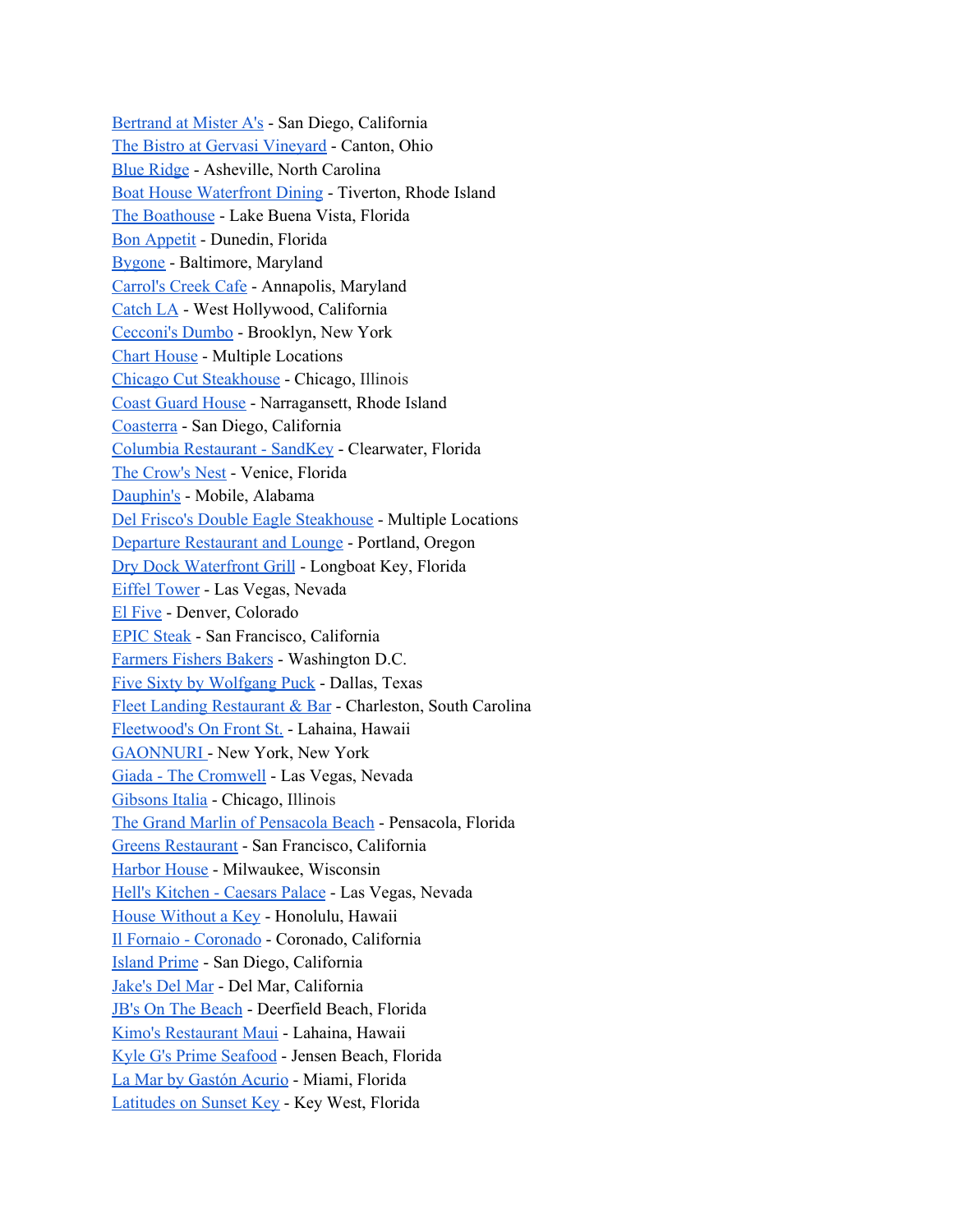Legal [Harborside](https://www.opentable.com/r/legal-harborside-floor-1-restaurant-and-market-boston) - Boston, Massachusetts [Lobster](https://www.opentable.com/lobster-shop-south) Shop South - Tacoma, Washington [Lucia's](https://www.opentable.com/r/lucias-on-the-lake-hamburg-2) on the Lake - Hamburg, New York [Mama's](https://www.opentable.com/mamas-fish-house) Fish House - Paia, Hawaii The [Marine](https://www.opentable.com/the-marine-room) Room - San Diego, California [Mariposa](https://www.opentable.com/mariposa-sedona) - Sedona, Arizona [Mastro's](https://www.opentable.com/r/mastros-ocean-club-malibu) Ocean Club - Malibu, California The Mill [House](https://www.opentable.com/the-mill-house) - Waikapu, Hawaii Mon Ami [Gabi](https://www.opentable.com/mon-ami-gabi-las-vegas-main-dining-room) - Las Vegas, Nevada [Monkeypod](https://www.opentable.com/r/monkeypod-kitchen-by-merriman-whalers-village-lahaina-2) Kitchen by Merriman - Whalers Village - Lahaina, Hawaii [Monterey](https://www.opentable.com/monterey-bay-fish-grotto-mt-washington) Bay Fish Grotto - Pittsburgh, Pennsylvania The Mooring [Restaurant](https://www.opentable.com/the-mooring-restaurant) - Newport, Rhode Island [Oyster](https://www.opentable.com/the-oyster-loft) Loft - Pismo Beach, California The Ocean House [Restaurant](https://www.opentable.com/the-ocean-house-restaurant) - Cape Cod - Dennis Port, Massachusetts Pacific Coast Grill - [Cardiff](https://www.opentable.com/pacific-coast-grill-cardiff) - Cardiff-By-The-Sea, California [Parc](https://www.opentable.com/parc) - Philadelphia, Pennsylvania [Perch](https://www.opentable.com/perch-la) LA - Los Angeles, California [Pier](https://www.opentable.com/pier-w) W - Cleveland, Ohio The Pink [Door](https://www.opentable.com/the-pink-door) - Seattle, Washington [Portland](https://www.opentable.com/portland-city-grill) City Grill - Portland, Oregon [Primavista](https://www.opentable.com/primavista) - Cincinnati, Ohio Prime Catch on the [Waterfront](https://www.opentable.com/prime-catch-on-the-waterfront) - Boynton Beach, Florida The Pump [House](https://www.opentable.com/r/the-pump-house-rock-hill) - Rock Hill, South Carolina Rats [Restaurant](https://www.opentable.com/rats-restaurant-grounds-for-sculpture) - Grounds for Sculpture - Hamilton, New Jersey Ray's on the [River](https://www.opentable.com/r/rays-on-the-river-sandy-springs) - Sandy Springs, Georgia [River](https://www.opentable.com/river-cafe-brooklyn) Cafe - Brooklyn, New York [Robert](https://www.opentable.com/r/robert-new-york) [-](https://www.opentable.com/r/robert-new-york) New York, New York Rusty Pelican [Restaurant](https://www.opentable.com/r/rusty-pelican-restaurant-newport-beach) - Newport Beach, California Salt [Rock](https://www.opentable.com/r/salt-rock-grill-indian-shores) Grill - Indian Shores, Florida [Salty's](https://www.opentable.com/lists/most-scenic-restaurants-us-2019) - Multiple Locations Sam's [Chowder](https://www.opentable.com/r/sams-chowder-house-half-moon-bay) House - Half Moon Bay, California Sea Watch [Restaurant](https://www.opentable.com/r/sea-watch-restaurant-fort-lauderdale) - Fort Lauderdale, Florida [Sequoia](https://www.opentable.com/sequoia) - Washington D.C. [Signature](https://www.opentable.com/signature-room-at-the-95th) Room at the 95th - Chicago, Illinois Simon Pearce [Restaurant](https://www.opentable.com/simon-pearce-restaurant-quechee) - Quechee, Vermont [Slanted](https://www.opentable.com/slanted-door) Door - San Francisco, California Smith & Wollensky [Steakhouse](https://www.opentable.com/r/smith-and-wollensky-steakhouse-miami-miami-beach) - Miami - Miami Beach, Florida The [Strand](https://www.opentable.com/the-strand-house) House - Manhattan Beach, California Summit House - [Fullerton](https://www.opentable.com/r/summit-house-fullerton) - Fullerton, California Sunset [Terrace](https://www.opentable.com/sunset-terrace-omni-grove-park-inn) - Omni Grove Park Inn - Asheville, North Carolina [Sutro's](https://www.opentable.com/r/sutros-at-the-cliff-house-san-francisco) at the Cliff House - San Francisco, California [Tavern](https://www.opentable.com/tavern-on-the-green) on the Green - New York, New York Tom Hams [Lighthouse](https://www.opentable.com/tom-hams-lighthouse) - San Diego, California